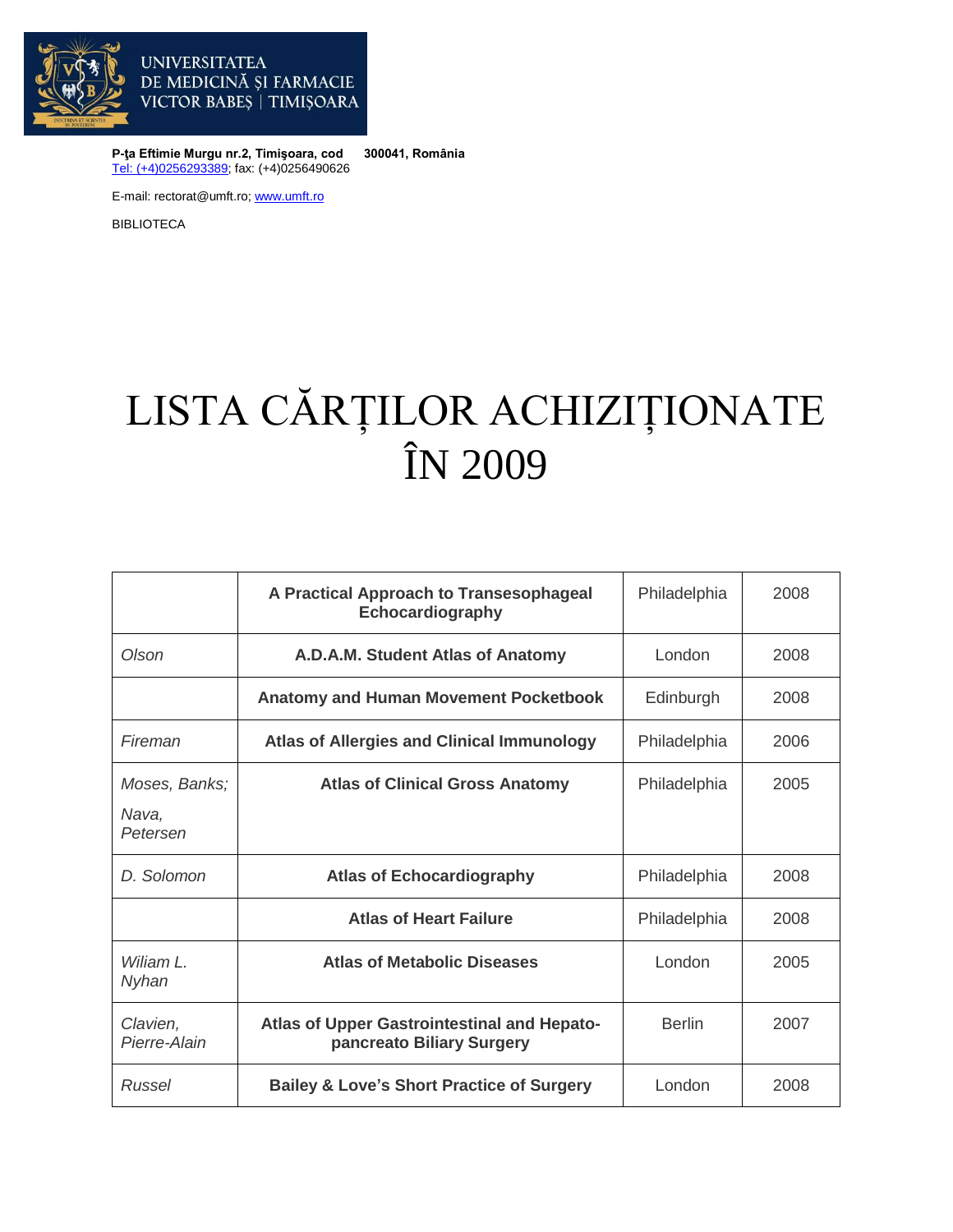| Moore &<br>Perssaud                                         | <b>Before We Are Born: Essentials of Embryology</b><br>and Birth Defects With Student Consult | London          | 2008 |
|-------------------------------------------------------------|-----------------------------------------------------------------------------------------------|-----------------|------|
| <b>Dudek Ronald</b><br>W.                                   | <b>BRS Embryology</b>                                                                         | Philadelphia    | 2008 |
| Julian,<br>Desmond G.:<br>Cowan,<br>Mclenachan;<br>James N. | Cardiology                                                                                    | Philadelphia    | 2005 |
| <b>Brukner</b>                                              | <b>Clinical Sports Medicine+CD</b>                                                            | Sydney          | 2007 |
| Gearg D.                                                    | <b>Comprehensive Pediatric Nephrology</b>                                                     | Philadelphia    | 2008 |
|                                                             | <b>Congenital Endocrinopathies</b>                                                            | <b>Basel</b>    | 2007 |
| Mc Mohon                                                    | <b>Current Diagnosis &amp; Treatment in Medicine</b><br><b>Sports</b>                         | <b>New York</b> | 2007 |
| Hay W.                                                      | <b>Current Pediatric Diagnosis and Treatment</b>                                              | <b>New York</b> | 2009 |
|                                                             | Development of the Pancreas and Neonata                                                       | <b>Basel</b>    | 2007 |
| Dabbs D.                                                    | <b>Diagnostic Immunohistochemistry 2nd</b>                                                    | Philadelphia    | 2006 |
|                                                             | Diseases of the Tyroid in Childhood                                                           | <b>Basel</b>    | 2007 |
|                                                             | <b>Electrotherapy Explained</b>                                                               | Edinburgh       | 2008 |
| Mitchell &<br><b>Sharm</b>                                  | <b>Embryology: An Illustrated Colour Text</b>                                                 | Edinburgh       | 2003 |
| Robert Jason                                                | <b>Embryology: Epigenesis and Evolution: Taking</b><br><b>Development Seriously</b>           | Cambridge       | 2004 |
| Peter Libby                                                 | <b>Essential Atlas of Cardiovascular Disease</b>                                              | Philadelphia    | 2009 |
| Lodge J.                                                    | <b>Gene Cloning-Principles and Aplications</b>                                                | <b>New York</b> | 2007 |
| Kirk                                                        | <b>General Surgical Operations</b>                                                            | Edinburgh       | 2006 |
| <b>Rolf Ohlsson</b>                                         | <b>Genomic Imprinting: Causes and</b><br><b>Consequences</b>                                  | Cambridge       | 1995 |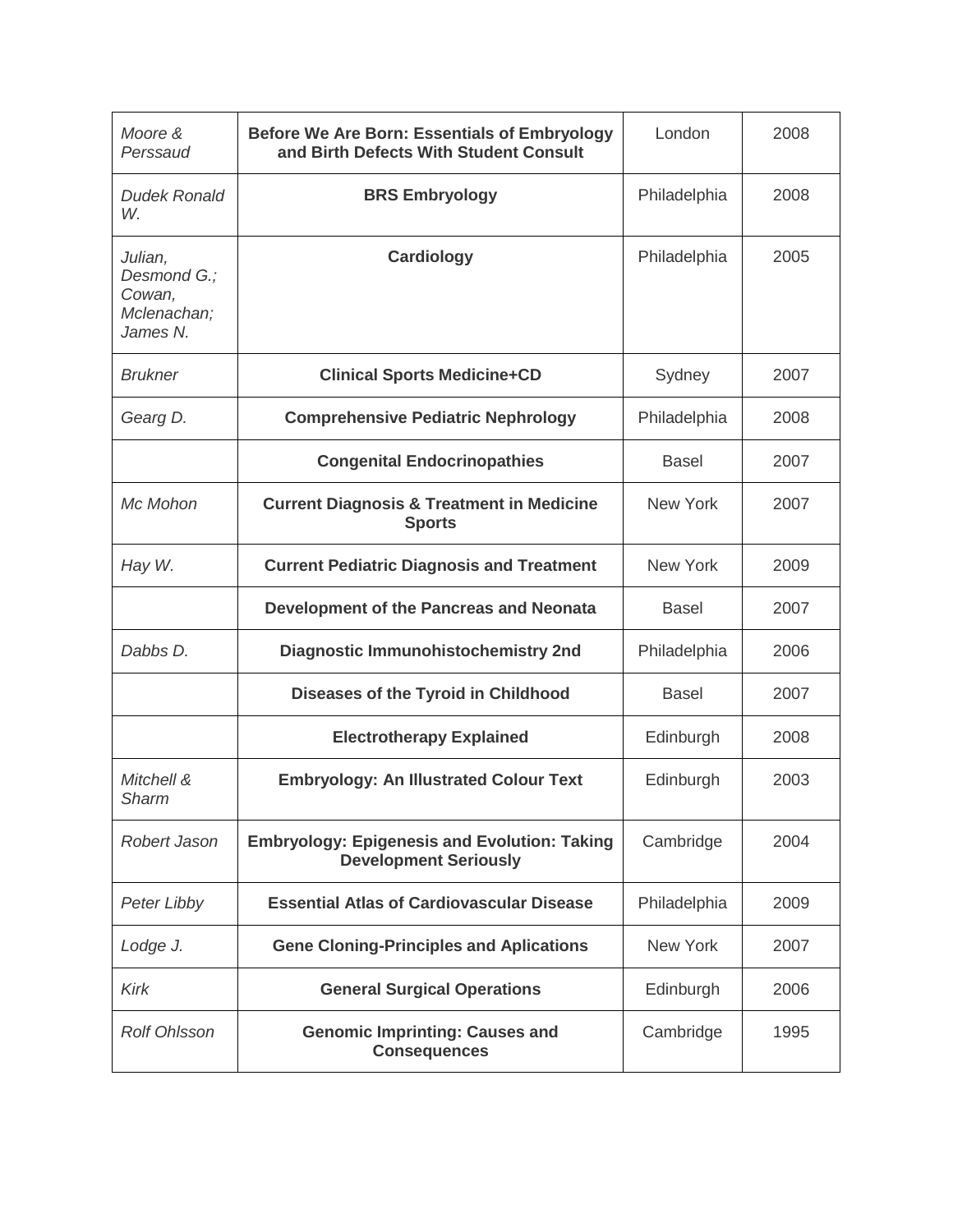| <b>Skandalakis</b>      | <b>Gray's &amp; Skandalakis Atlas of Surgical</b><br><b>Anatomy and Embryology for General</b><br><b>Surgeons</b> | Athens           | 2009 |
|-------------------------|-------------------------------------------------------------------------------------------------------------------|------------------|------|
| Drake R.                | <b>Gray's Anatomy for Students IE</b>                                                                             | Philadelphia     | 2005 |
| Gabriel M.<br>Danov     | <b>Handbook of Kidney Transplantation 4/E</b>                                                                     | Philadelphia     | 2005 |
| Sam Goldstein           | <b>Handbook of Neurodevelopmental and Genetic</b><br><b>Disorders in Children</b>                                 | <b>New York</b>  | 1999 |
| <b>Judith Hall</b>      | <b>Handbook of Physical Measurements</b>                                                                          | <b>New York</b>  | 2007 |
| Gosling                 | <b>Human Anatomy: Color Atlas and Textbook</b>                                                                    | London           | 2008 |
| Carlson                 | <b>Human Embryology and Developmental</b><br><b>Biology With Student Consult Online Acces</b>                     | London           | 2008 |
| <b>Horsey Kirsty</b>    | <b>Human Fertilisation and Embryology:</b><br><b>Reproducing Regulation</b>                                       | London           | 2007 |
| Korf B.                 | <b>Human Genetics</b>                                                                                             | London           | 2000 |
| Peter                   | <b>Ilustrated Clinical Anatomy</b>                                                                                | London           | 2005 |
|                         | <b>Interventional Cardiology</b>                                                                                  | <b>New York</b>  | 2007 |
| <b>Peter Morris</b>     | <b>Kidney Transplantation: Principles and</b><br><b>Practice 6/e</b>                                              | Philadelphia     | 2008 |
| Oatis C.                | <b>Kinesilogy</b>                                                                                                 | <b>Baltimore</b> | 2009 |
| Nancy                   | Kinesiology: Scientific Basis of Human Motion                                                                     | <b>Boston</b>    | 2008 |
| Jean Francois<br>Mattei | L'enfant oublie ou Les folies genetiques                                                                          | Paris            | 1994 |
| Lippert                 | <b>Laboratory Manual for Clinical Kinesiology</b>                                                                 | Philadelphia     | 2007 |
| Schoenwolf,<br>Bley     | <b>Larsen's Human Embryology With Student</b><br><b>Consult Online Acces</b>                                      | London           | 2008 |
|                         | <b>Life Before Birth Normal Fetal Development</b>                                                                 | London           | 1996 |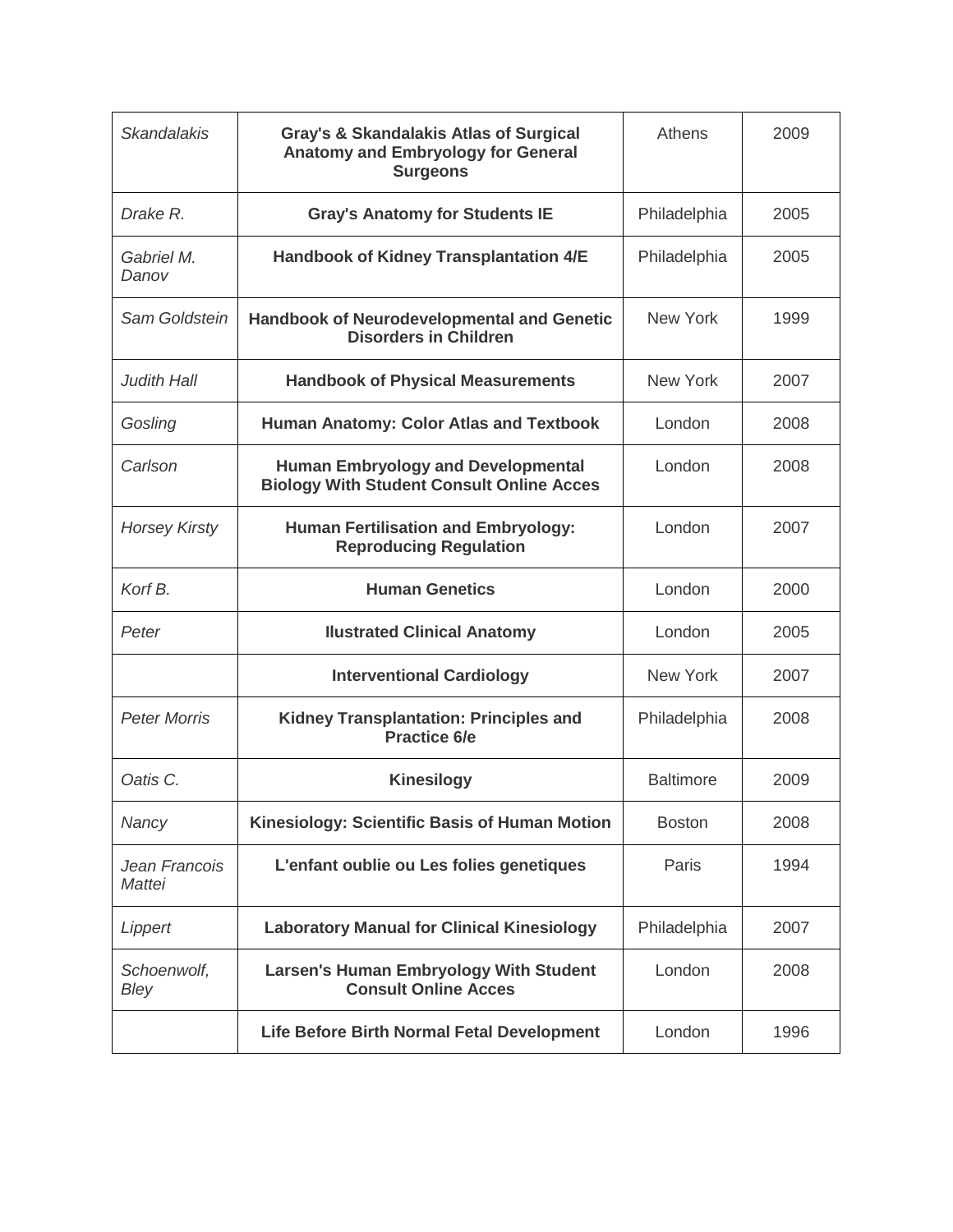| Karaliotas,<br>Constantine C. | Liver and Biliary Tract Surgery: Embryological<br>Anatomy to 3D-imaging and Transplant<br><b>Innovations</b> | Wien            | 2006 |
|-------------------------------|--------------------------------------------------------------------------------------------------------------|-----------------|------|
| Jonas<br>Wadstrom             | <b>Living Donor Kidney Transplantation: Current</b><br><b>Practices Emerging Tren</b>                        | London          | 2005 |
| Poskitt El.                   | <b>Management of Childhood Obesity</b>                                                                       | <b>New York</b> | 2008 |
| R.T.                          | <b>Manual of Structural Kinesiology</b>                                                                      | <b>Boston</b>   | 2008 |
| Dutton                        | MCGRAW-HILL'S NPTE (NAT.PHYS.THERAPY<br>EXAM.)                                                               | New York        |      |
| Larnell                       | <b>Mecanotherapie pratique</b>                                                                               | Paris           | 1996 |
| Judith A.<br>Westman          | <b>Medical Genetics For The Modern Clinician</b>                                                             | Philadelphia    |      |
| Hoffee P.                     | <b>Medical Molecular Genetics</b>                                                                            | London          | 1998 |
| Ji Y.                         | <b>Methicillin-Resistant Staphylococcusaureus</b>                                                            | Totowa          | 2007 |
| Adkinson                      | <b>Middleton's Allergy: Principles and Practice</b><br><b>Expert Consult vol.1-2</b>                         | Philadelphia    | 2009 |
| <b>Sharpe Paul</b><br>Τ.      | <b>Molecular Embryology: Methods and Protocols</b>                                                           | London          | 2008 |
| Debra<br>G.B.Leonard          | <b>Molecular Pathology in Clinical Practice:</b><br><b>Genetics</b>                                          | <b>New York</b> | 2009 |
| Debra<br>G.B.Leonard          | <b>Molecular Pathology in Clinical Practice:</b><br><b>Oncology</b>                                          | <b>New York</b> | 2009 |
|                               | <b>Mosby's Fundamentals of Therapeutic</b><br><b>Massage Enhanced Reprint+2DVD</b>                           | St. Louis       | 2009 |
| Michael Voigh                 | <b>Musculoskeletal Interventions: Techniques for</b><br><b>Therapeutic Exercise</b>                          | <b>New York</b> | 2007 |
| Cochard                       | <b>Netter's Atlas of Human Embryology</b>                                                                    | New Jersey      | 2002 |
|                               | <b>Neurological Rehabilitation</b>                                                                           | St. Louis       | 2007 |
|                               | <b>Nutritional Management of Diabetes</b>                                                                    | <b>Basel</b>    | 2006 |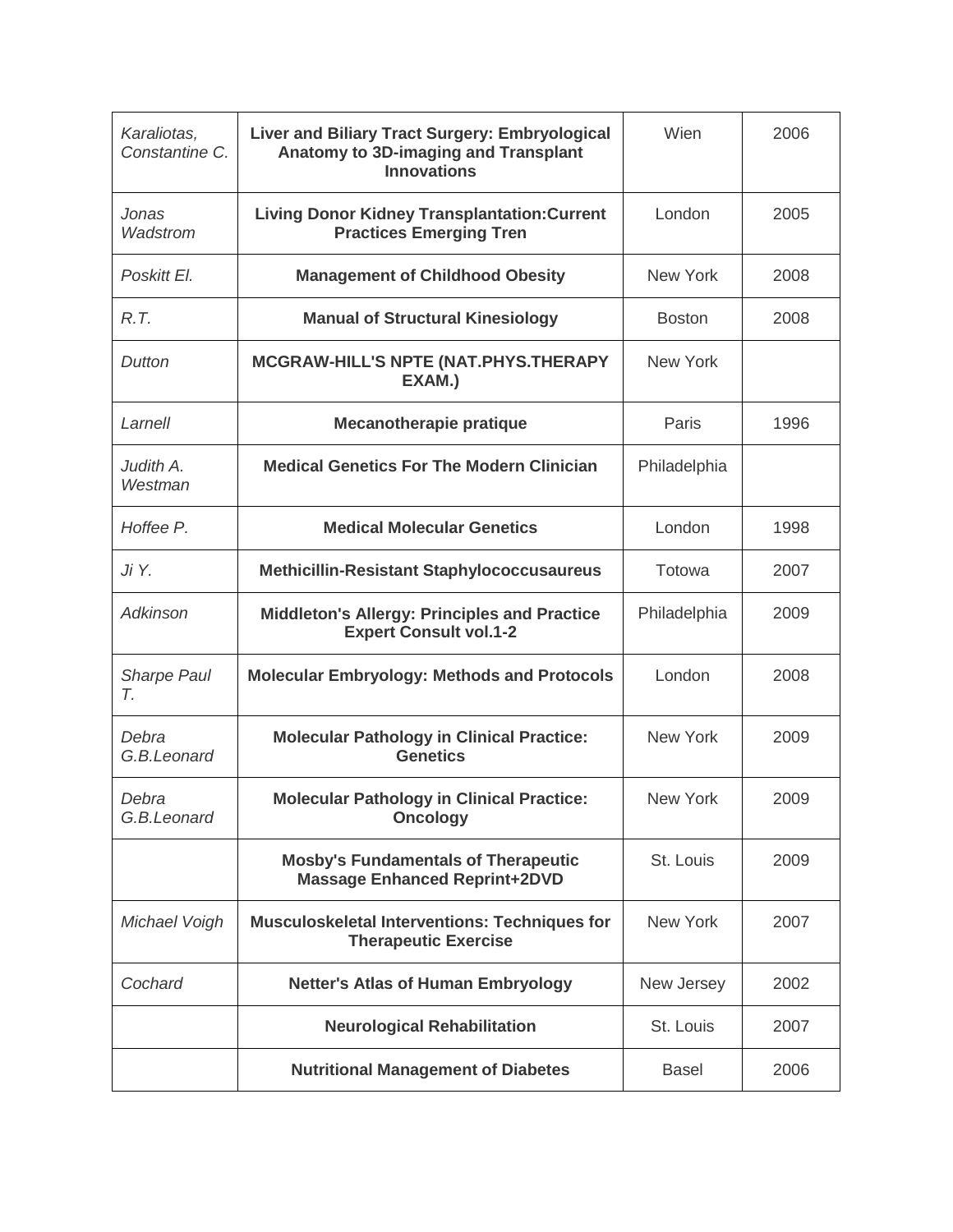|                         | <b>Obesity and Metabolism</b>                                                                | <b>Basel</b>    | 2008 |
|-------------------------|----------------------------------------------------------------------------------------------|-----------------|------|
| Crepean E.              | <b>Occupational Therapy</b>                                                                  | Philadelphia    | 2009 |
| Tashiro, Seiki          | <b>Operation Atlas of Hepato-pancreato-biliary</b><br><b>Surgery: Collected Case Studies</b> | <b>Tokio</b>    | 2004 |
| Yuryev A.               | <b>PCR Primer Design</b>                                                                     | Totowa          | 2007 |
|                         | <b>Pediatric Physical Therapy</b>                                                            | Philadelphia    | 2008 |
| DiPiro J.               | Pharmacotherapy                                                                              | New York        |      |
|                         | Pharmacotherapy: A Pathophysiologic<br><b>Approach</b>                                       | <b>New York</b> | 2008 |
|                         | <b>Pocketbook of Neurological Physiotherapy</b>                                              | Edinburgh       | 2009 |
| Ragavendra<br>R. Baliga | <b>Practical Cardiology: Evaluation and Treatment</b><br>of Common Cardiovascular Disorders  | Philadelphia    | 2008 |
| Klippel                 | <b>Primer on the Rheumatic Disease</b>                                                       | <b>New York</b> | 2008 |
| Haldeman                | <b>Principles and Practice of chiropractic</b>                                               | <b>New York</b> |      |
| Barry D.Kahan           | <b>Principles and Practice of Renal</b><br><b>Transplantation</b>                            | London          | 2000 |
| Tortora,<br>Derrickson  | <b>Principles of Anatomy and Physiology vol.1-2</b><br><b>CD Anexa</b>                       | Denver          | 2009 |
| D. Lacombe              | Prise en charge des maladies genetiques en<br>pediatrie                                      | Paris           | 2006 |
|                         | <b>Small for Gestational Age</b>                                                             | <b>Basel</b>    | 2009 |
|                         | <b>Staphylococcus Aureus Infection and Disease</b>                                           | New York        | 2001 |
|                         | <b>Staphylococcus Molecular Genetics</b>                                                     | Norfolk         | 2008 |
| Blumgart,<br>Leslie H.  | <b>Surgery of the Liver Biliary Tract and Pancreas</b><br>vol.1-2+CD                         | Philadelphia    | 2007 |
|                         | <b>Textbook of Interventional Cardiology with</b><br><b>DVD</b>                              | Philadelphia    | 2008 |